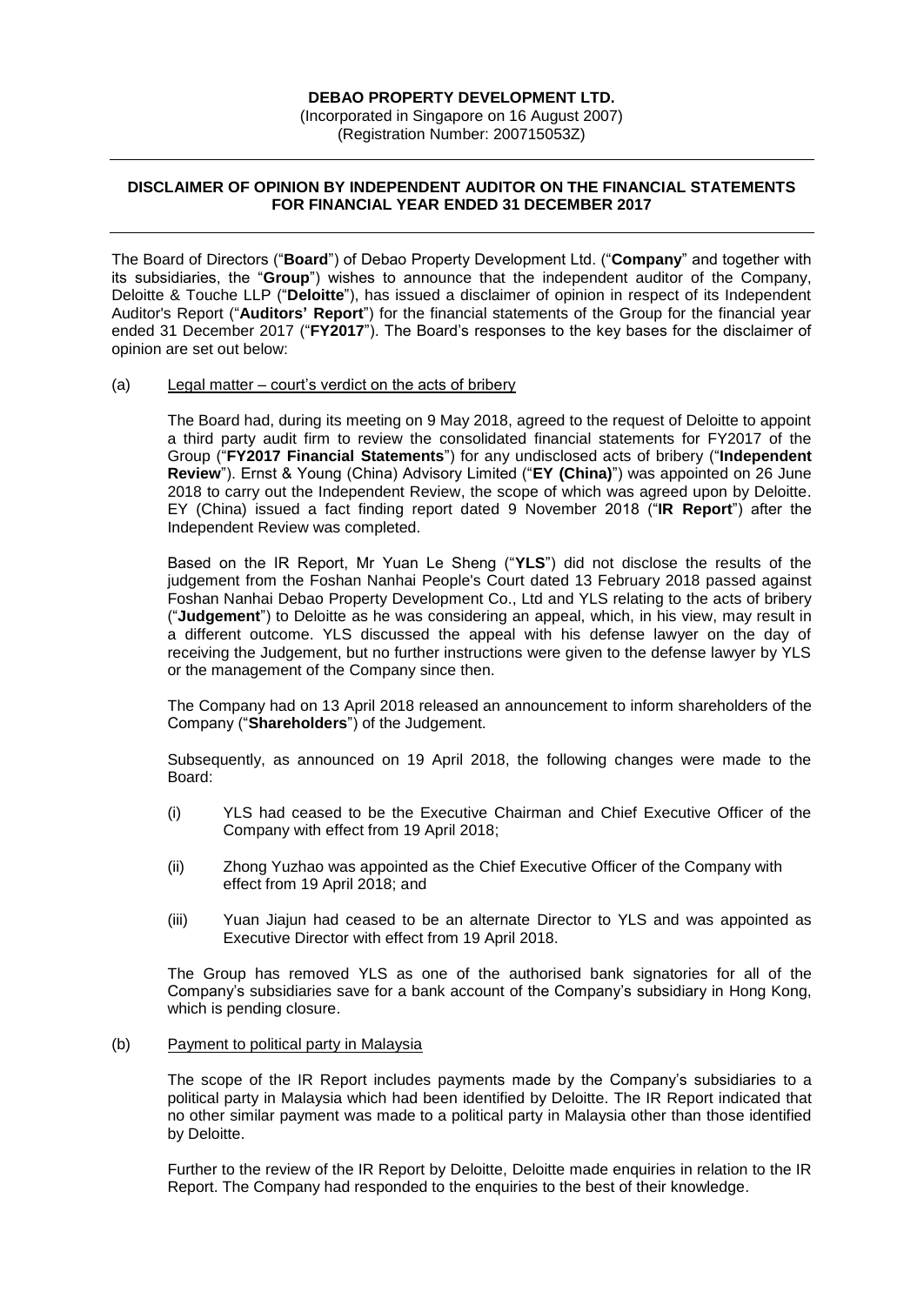The IR Report did not indicate any inconsistent information and explanation provided to Deloitte. The Board is, accordingly, of the view that the opinion "*We, therefore, are not in a position to complete our audit and express any opinion on the financial statements*." is unfair to the management of the Company.

A copy of the aforesaid Auditors' Report is annexed to this announcement for further information.

Shareholders are advised to read this announcement in conjunction with the Auditors' Report and the FY2017 Financial Statements, which can be found in the Company's Annual Report for FY2017 ("**FY2017 Annual Report**"). The FY2017 Annual Report will be released on SGXNET and despatched to Shareholders in due course.

By Order of the Board

Zhong Yuzhao Executive Director and CEO 12 November 2018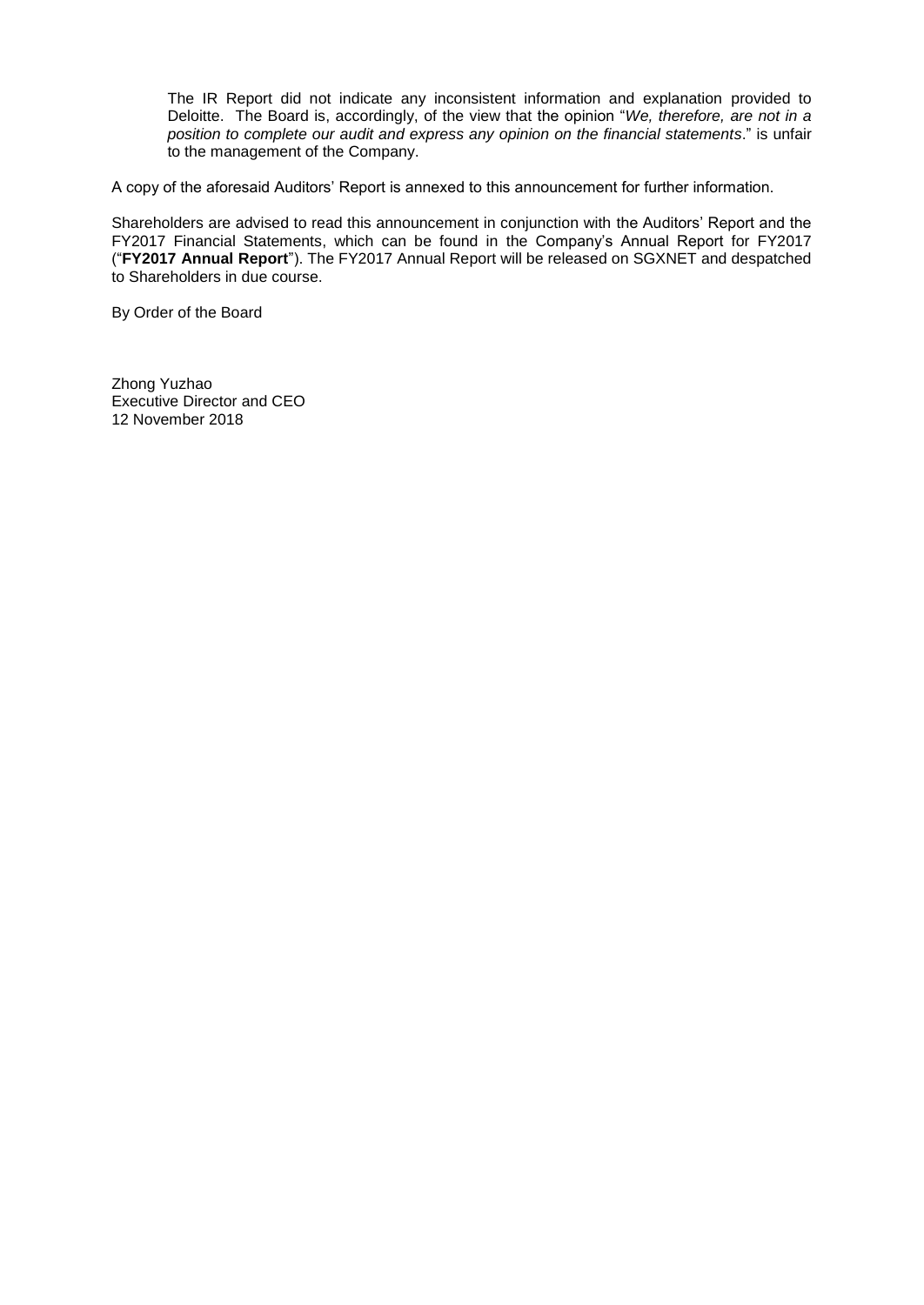

# INDEPENDENT AUDITOR'S REPORT TO THE MEMBERS OF DEBAO PROPERTY DEVELOPMENT LTD.

## **Report on the Audit of the Financial Statements**

#### **Disclaimer of Opinion**

We were engaged to audit the accompanying financial statements of Debao Property Development Ltd. (the "Company") and its subsidiaries (the "Group"), which comprise the consolidated statement of financial position of the Group and the statement of financial position of the Company as at December 31, 2017, and the consolidated statement of profit or loss and other comprehensive income, consolidated statement of changes in equity and consolidated statement of cash flows of the Group and the statement of changes in equity of the Company for the year then ended, and notes to the financial statements, including a summary of significant accounting policies, as set out on pages 44 to 106.

We do not express an opinion on the accompanying consolidated financial statements of the Group and the statement of financial position and statement of changes in equity of the Company. Because of the significance of the matters described in the *Basis for Disclaimer of Opinion* section of our report, we have not been able to obtain sufficient appropriate audit evidence to provide a basis for an audit opinion on these financial statements.

### **Basis for Disclaimer of Opinion**

#### Legal matter – court's verdict on the acts of bribery

As disclosed in Note 42(a) to the financial statements, the CEO of the Group, was on October 16, 2016 requested by the People's Procuratorate of Nanhai District, Foshan City, Guangdong Province, the People's Republic of China to assist in an investigation on a Chinese official of Foshan City.

During the audit of the financial statements for the year ended December 31, 2016, management represented to us that the focus of the investigation was on transactions relating to a construction contract which was awarded by a subsidiary of the Group to a construction company owned by an associate of this Chinese official. At that time, management had assessed whether the award of the construction contract was in accordance with the Group's policies and processes and that the pricing terms were comparable with market rates. Management concluded that the said construction contract was in compliance with the Group's policies and processes and the price was comparable to market rate.

Our audit procedures during the current year revealed that in December 2017, there was a court hearing in Nanhai District People's Court in relation to the abovementioned matter and in February 2018, the subsidiary and the CEO, as the legal representative of the subsidiary were found guilty of an act of bribery by the court. The subsidiary was fined RMB2,000,000 and the CEO was sentenced to either an imprisonment of two (2) years or three (3) years of probation in lieu of imprisonment. These important developments were not disclosed to us, even though we made specific enquiries with management on the status of the investigation during the course of current year's audit, including at the Audit Committee meeting held on February 28, 2018 to approve the announcement of the Group's full year results.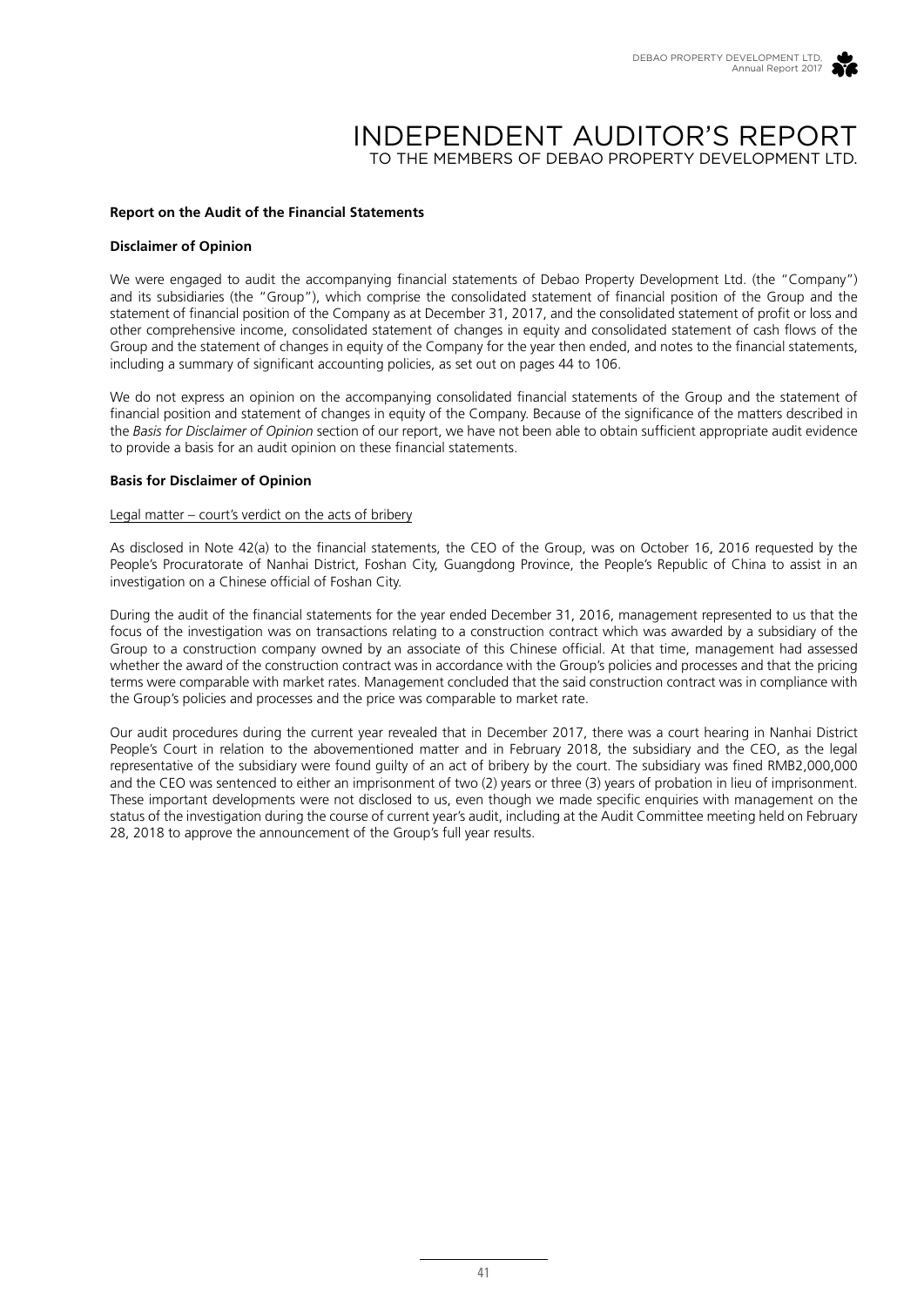

# INDEPENDENT AUDITOR'S REPORT TO THE MEMBERS OF DEBAO PROPERTY DEVELOPMENT LTD.

#### Payment to political party in Malaysia

As at December 31, 2017, included in the advances from non-controlling interests (Note 24), is a balance of RM3,000,000 (RMB4,715,700) for a purported payment made by a minority shareholder on behalf of the Group to a political party in Malaysia. This amount was recorded as an administrative expense for the year ended December 31, 2017. The related expense and amount payable were subsequently reversed from the Group's accounting records in May 2018.

After we raised our concerns to the Board of Directors and the Audit Committee, the Board of Directors engaged an independent professional accounting firm to perform certain agreed upon procedures amongst others, the above matters. We made enquiries on their findings report dated November 9, 2018. Whilst the Company responded to our enquiries, the findings report and the Company's responses did not adequately address our matters of concern as communicated to the Board of Directors and Audit Committee. Accordingly, we have not been able to obtain sufficient appropriate audit evidence as to whether there are any matters or issues that would have an impact on the financial statements.

In addition to the abovementioned matters, we have concerns over the inconsistent information and explanations that have been provided to us during the course of our audit with regards to the legal matter. In particular, the court hearing which took place in December 2017 and subsequent court verdict which was announced in February 2018 were not disclosed to us, even though specific enquiry was made on the status of the investigation at the audit committee meeting on February 28, 2018.

We are of the view that there is no basis for us to conclude on the matters of concern set out in the findings report and we also have concern on the reliability of the representations from the key management personnel based on the facts stated above. Accordingly, there is no proper basis for us to conclude that the financial statements are fairly stated for the year ended December 31, 2017. We, therefore, are not in a position to complete our audit and express any opinion on the financial statements. We do not have any alternative means to complete our audit at the date of the report. Arising from the above matters and concerns, we do not know if there is any further impact on the financial statements.

### **Responsibilities of Management and Directors for the Financial Statements**

Management is responsible for the preparation of financial statements that give a true and fair view in accordance with the provisions of the Companies Act, Chapter 50 (the "Act") and FRSs, and for devising and maintaining a system of internal accounting controls sufficient to provide a reasonable assurance that assets are safeguarded against loss from unauthorised use or disposition; and transactions are properly authorised and that they are recorded as necessary to permit the preparation of true and fair financial statements and to maintain accountability of assets.

In preparing the financial statements, management is responsible for assessing the Group's ability to continue as a going concern, disclosing, as applicable, matters related to going concern and using the going concern basis of accounting unless management either intends to liquidate the Group or to cease operations, or has no realistic alternative but to do so.

The directors' responsibilities include overseeing the Group's financial reporting process.